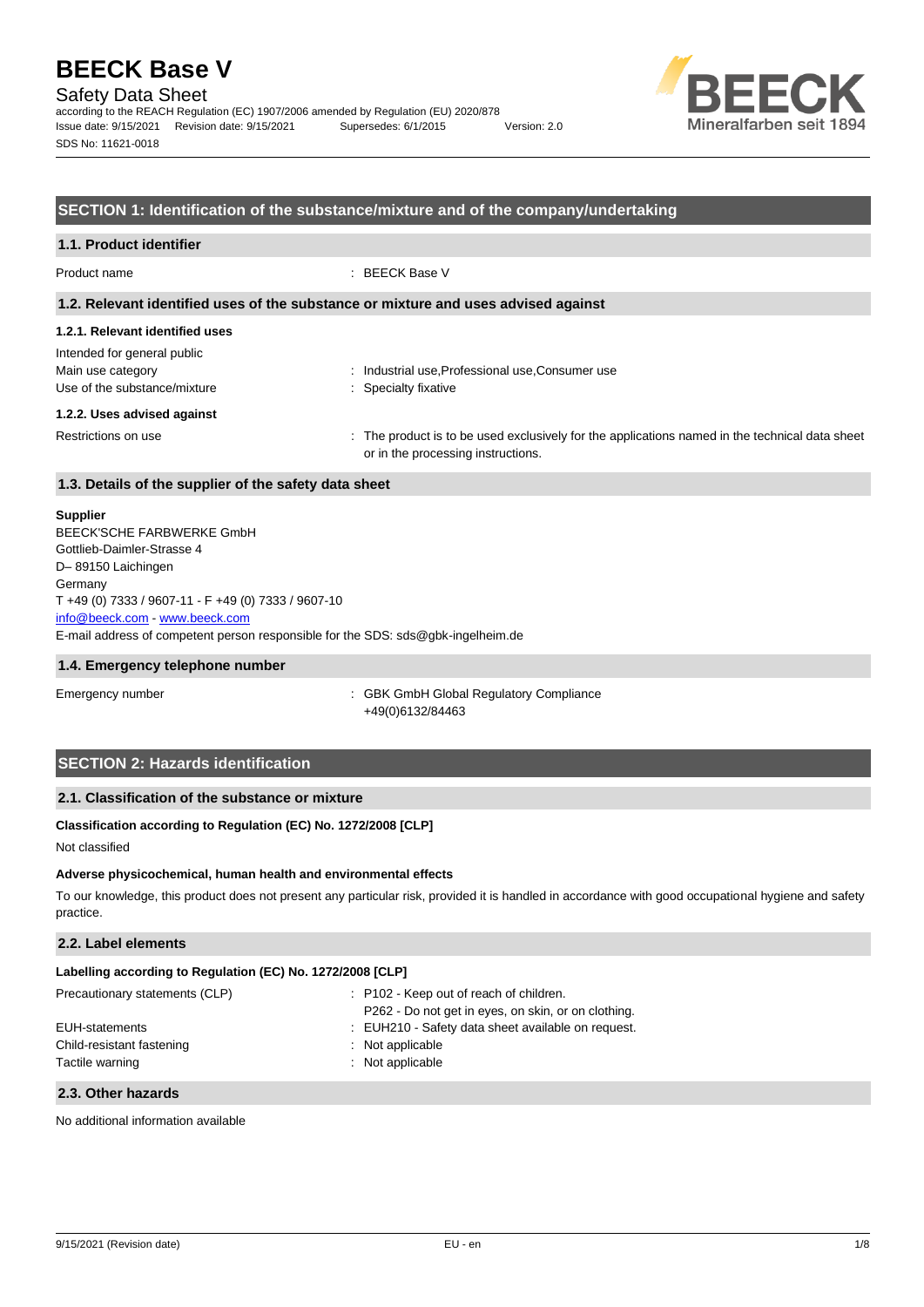Safety Data Sheet

according to the REACH Regulation (EC) 1907/2006 amended by Regulation (EU) 2020/878 SDS No: 11621-0018



### **SECTION 3: Composition/information on ingredients**

### **3.1. Substances**

Not applicable

### **3.2. Mixtures**

This mixture does not contain any substances to be mentioned according to the criteria of section 3.2 of REACH Annex II

### **SECTION 4: First aid measures**

### **4.1. Description of first aid measures**

| First-aid measures after inhalation   | : Remove person to fresh air and keep comfortable for breathing. |
|---------------------------------------|------------------------------------------------------------------|
| First-aid measures after skin contact | Wash skin with plenty of water.                                  |
| First-aid measures after eye contact  | : Rinse eyes with water as a precaution.                         |
| First-aid measures after ingestion    | : Call a poison center or a doctor if you feel unwell.           |
|                                       |                                                                  |

### **4.2. Most important symptoms and effects, both acute and delayed**

No additional information available

### **4.3. Indication of any immediate medical attention and special treatment needed**

Treat symptomatically.

| <b>SECTION 5: Firefighting measures</b>                    |                                                                                                                                           |
|------------------------------------------------------------|-------------------------------------------------------------------------------------------------------------------------------------------|
| 5.1. Extinguishing media                                   |                                                                                                                                           |
| Suitable extinguishing media                               | : Water spray. Dry powder. Foam. Carbon dioxide.                                                                                          |
| 5.2. Special hazards arising from the substance or mixture |                                                                                                                                           |
| Hazardous decomposition products in case of fire           | : Toxic fumes may be released.                                                                                                            |
| 5.3. Advice for firefighters                               |                                                                                                                                           |
| Protection during firefighting                             | Do not attempt to take action without suitable protective equipment. Self-contained<br>breathing apparatus. Complete protective clothing. |

| <b>SECTION 6: Accidental release measures</b>                            |                                                                                                                                                              |
|--------------------------------------------------------------------------|--------------------------------------------------------------------------------------------------------------------------------------------------------------|
| 6.1. Personal precautions, protective equipment and emergency procedures |                                                                                                                                                              |
| 6.1.1. For non-emergency personnel                                       |                                                                                                                                                              |
| Emergency procedures                                                     | : Ventilate spillage area.                                                                                                                                   |
| 6.1.2. For emergency responders                                          |                                                                                                                                                              |
| Protective equipment                                                     | Do not attempt to take action without suitable protective equipment. For further information<br>refer to section 8: "Exposure controls/personal protection". |
| 6.2. Environmental precautions                                           |                                                                                                                                                              |
| Avoid release to the environment.                                        |                                                                                                                                                              |
| 6.3. Methods and material for containment and cleaning up                |                                                                                                                                                              |
| Methods for cleaning up                                                  | : Take up liquid spill into absorbent material.                                                                                                              |
| Other information                                                        | Dispose of materials or solid residues at an authorized site.                                                                                                |
| 6.4. Reference to other sections                                         |                                                                                                                                                              |
| For further information refer to section 13.                             |                                                                                                                                                              |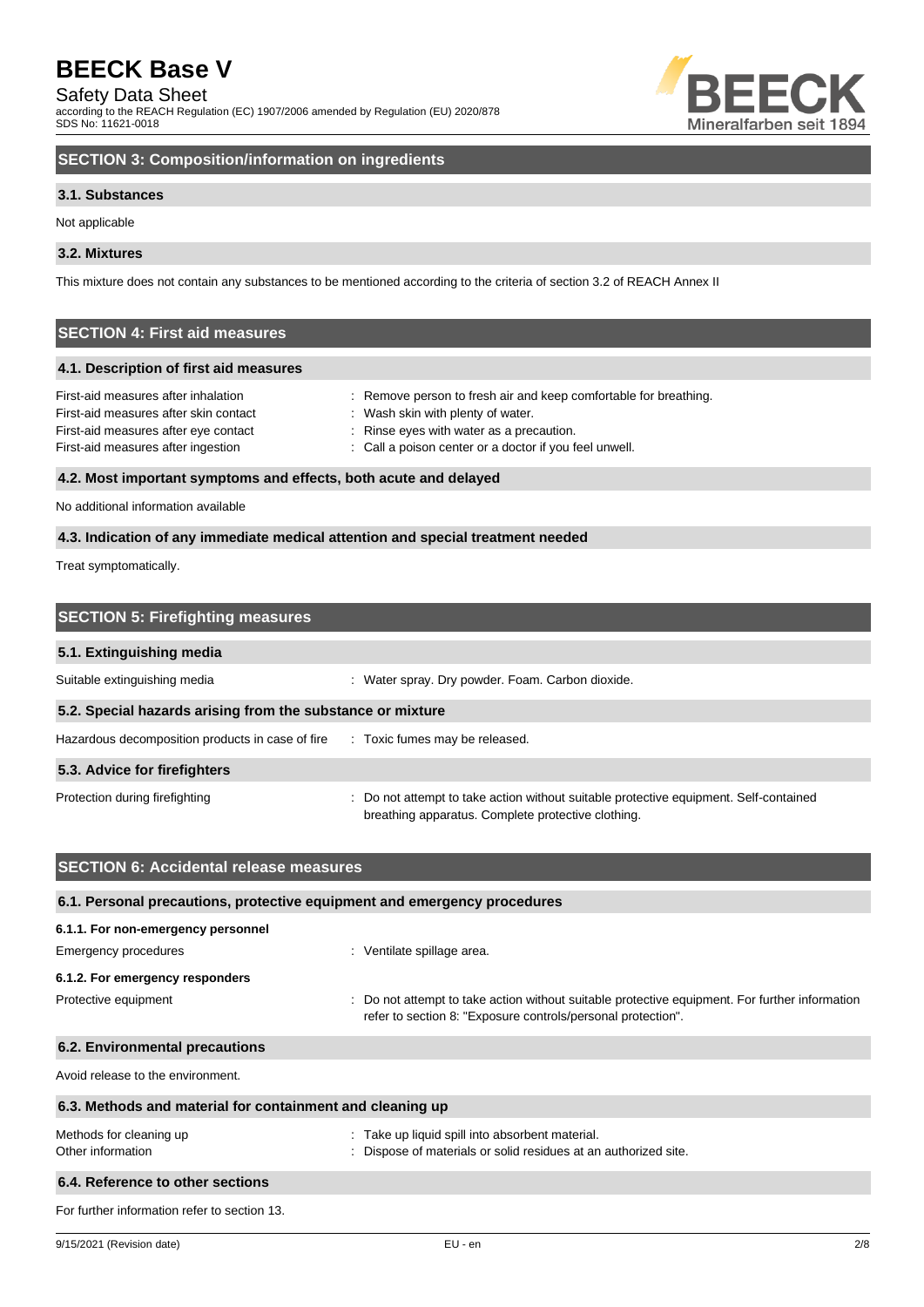### Safety Data Sheet

according to the REACH Regulation (EC) 1907/2006 amended by Regulation (EU) 2020/878 SDS No: 11621-0018



### **SECTION 7: Handling and storage**

### **7.1. Precautions for safe handling**

Precautions for safe handling state is ensure good ventilation of the work station. Wear personal protective equipment. Hygiene measures states of the state of the control of the cat, drink or smoke when using this product. Always wash hands after handling the product.

### **7.2. Conditions for safe storage, including any incompatibilities**

| Storage conditions  | : Store in a |
|---------------------|--------------|
| Storage temperature | : $5-25$ °C  |

: Store in a well-ventilated place. Keep cool.

### **7.3. Specific end use(s)**

See Section 1.

### **SECTION 8: Exposure controls/personal protection**

### **8.1. Control parameters**

### **8.1.1 National occupational exposure and biological limit values**

No additional information available

### **8.1.2. Recommended monitoring procedures**

No additional information available

### **8.1.3. Air contaminants formed**

No additional information available

### **8.1.4. DNEL and PNEC**

No additional information available

#### **8.1.5. Control banding**

No additional information available

### **8.2. Exposure controls**

### **8.2.1. Appropriate engineering controls**

#### **Appropriate engineering controls:**

Ensure good ventilation of the work station.

#### **8.2.2. Personal protection equipment**

**Personal protective equipment symbol(s):**



### **8.2.2.1. Eye and face protection**

**Eye protection:** Safety glasses

**8.2.2.2. Skin protection**

**Skin and body protection:** Wear suitable protective clothing

**Hand protection:** Protective gloves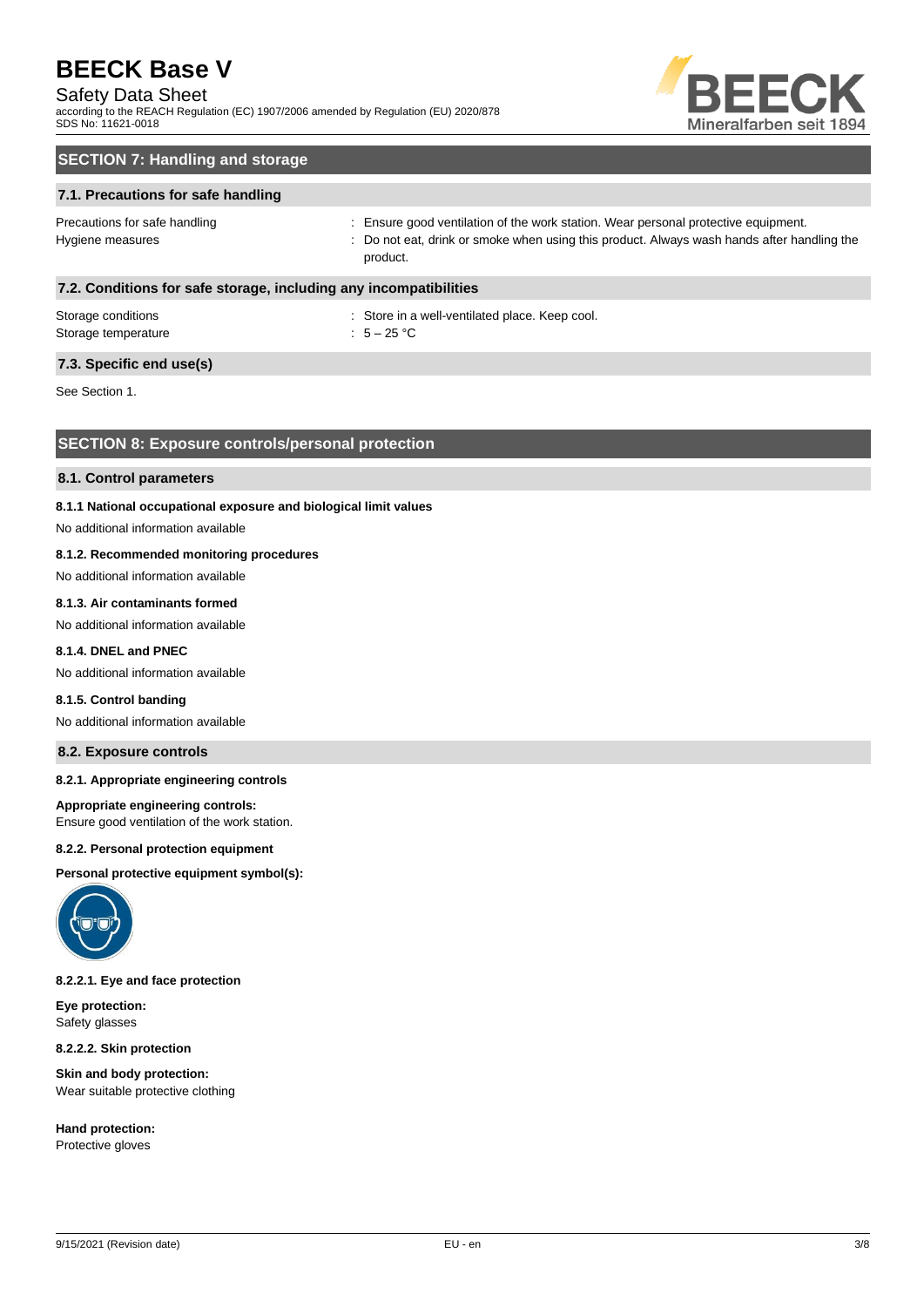### Safety Data Sheet

according to the REACH Regulation (EC) 1907/2006 amended by Regulation (EU) 2020/878 SDS No: 11621-0018

### **8.2.2.3. Respiratory protection**

#### **Respiratory protection:**

In case of insufficient ventilation, wear suitable respiratory equipment

### **8.2.2.4. Thermal hazards**

No additional information available

### **8.2.3. Environmental exposure controls**

### **Environmental exposure controls:**

Avoid release to the environment.

### **SECTION 9: Physical and chemical properties**

### **9.1. Information on basic physical and chemical properties**

| Physical state                                  | Liquid                   |
|-------------------------------------------------|--------------------------|
| Colour                                          | milky.                   |
| Odour                                           | Mild.                    |
| Odour threshold                                 | Not available            |
| Melting point                                   | Not available            |
| Freezing point                                  | Not available            |
| Boiling point                                   | Not available            |
| Flammability                                    | Not applicable           |
| <b>Explosive limits</b>                         | Not available            |
| Lower explosive limit (LEL)                     | Not available            |
| Upper explosive limit (UEL)                     | Not available            |
| Flash point                                     | Not available            |
| Auto-ignition temperature                       | Not available            |
| Decomposition temperature                       | Not available            |
| рH                                              | 11                       |
| Viscosity, kinematic                            | Not available            |
| Viscosity, dynamic                              | $< 500$ mPa $\cdot$ s    |
| Solubility                                      | Not available            |
| Partition coefficient n-octanol/water (Log Kow) | Not available            |
| Vapour pressure                                 | Not available            |
| Vapour pressure at 50 °C                        | Not available            |
| Density                                         | $1.15$ g/cm <sup>3</sup> |
| Relative density                                | Not available            |
| Relative vapour density at 20 °C                | Not available            |
| Particle size                                   | Not applicable           |
| Particle size distribution                      | Not applicable           |
| Particle shape                                  | Not applicable           |
| Particle aspect ratio                           | Not applicable           |
| Particle aggregation state                      | Not applicable           |
| Particle agglomeration state                    | Not applicable           |
| Particle specific surface area                  | Not applicable           |
| Particle dustiness                              | Not applicable           |

#### **9.2. Other information**

#### **9.2.1. Information with regard to physical hazard classes**

No additional information available

#### **9.2.2. Other safety characteristics**

VOC content : < 2 g/l

### **SECTION 10: Stability and reactivity**

### **10.1. Reactivity**

The product is non-reactive under normal conditions of use, storage and transport.

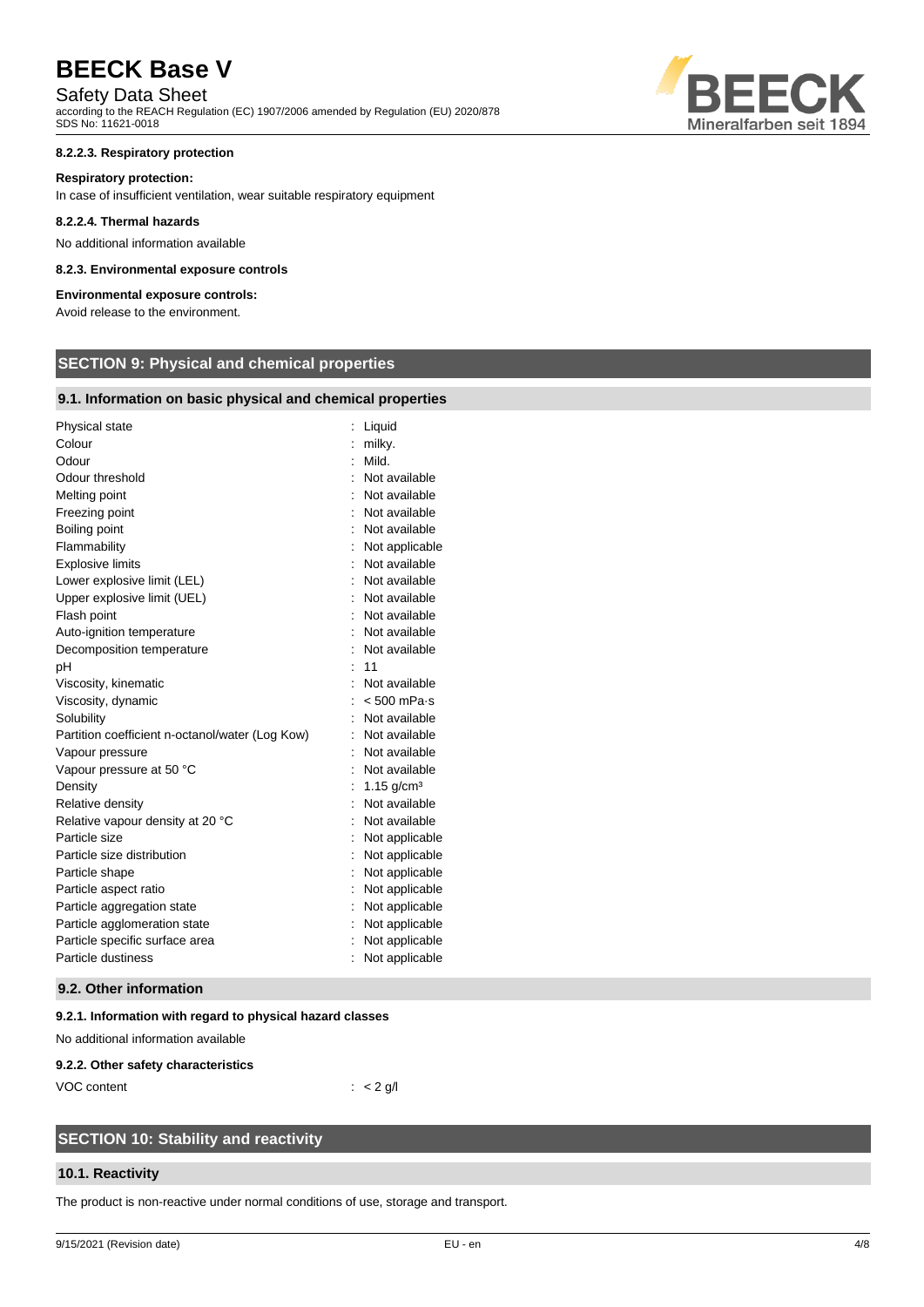Safety Data Sheet

according to the REACH Regulation (EC) 1907/2006 amended by Regulation (EU) 2020/878 SDS No: 11621-0018



### **10.2. Chemical stability**

Stable under normal conditions.

### **10.3. Possibility of hazardous reactions**

No dangerous reactions known under normal conditions of use.

### **10.4. Conditions to avoid**

None under recommended storage and handling conditions (see section 7).

### **10.5. Incompatible materials**

No additional information available

### **10.6. Hazardous decomposition products**

Under normal conditions of storage and use, hazardous decomposition products should not be produced.

### **SECTION 11: Toxicological information**

### **11.1. Information on hazard classes as defined in Regulation (EC) No 1272/2008**

| Acute toxicity (oral)             | : Not classified           |
|-----------------------------------|----------------------------|
| Acute toxicity (dermal)           | : Not classified           |
| Acute toxicity (inhalation)       | : Not classified           |
| Skin corrosion/irritation         | : Not classified<br>pH: 11 |
| Serious eye damage/irritation     | : Not classified<br>pH: 11 |
| Respiratory or skin sensitisation | : Not classified           |
| Germ cell mutagenicity            | : Not classified           |
| Carcinogenicity                   | : Not classified           |
| Reproductive toxicity             | : Not classified           |
| STOT-single exposure              | : Not classified           |
| STOT-repeated exposure            | : Not classified           |
| Aspiration hazard                 | : Not classified           |

### **11.2. Information on other hazards**

No additional information available

| <b>SECTION 12: Ecological information</b>                    |                                                                                                                            |
|--------------------------------------------------------------|----------------------------------------------------------------------------------------------------------------------------|
| 12.1. Toxicity                                               |                                                                                                                            |
| Ecology - general                                            | : The product is not considered harmful to aquatic organisms nor to cause long-term adverse<br>effects in the environment. |
| Hazardous to the aquatic environment, short-term<br>(acute)  | : Not classified                                                                                                           |
| Hazardous to the aquatic environment, long-term<br>(chronic) | : Not classified                                                                                                           |
| 12.2. Persistence and degradability                          |                                                                                                                            |
| No additional information available                          |                                                                                                                            |
| 12.3. Bioaccumulative potential                              |                                                                                                                            |
| No additional information available                          |                                                                                                                            |
| 12.4. Mobility in soil                                       |                                                                                                                            |
| No additional information available                          |                                                                                                                            |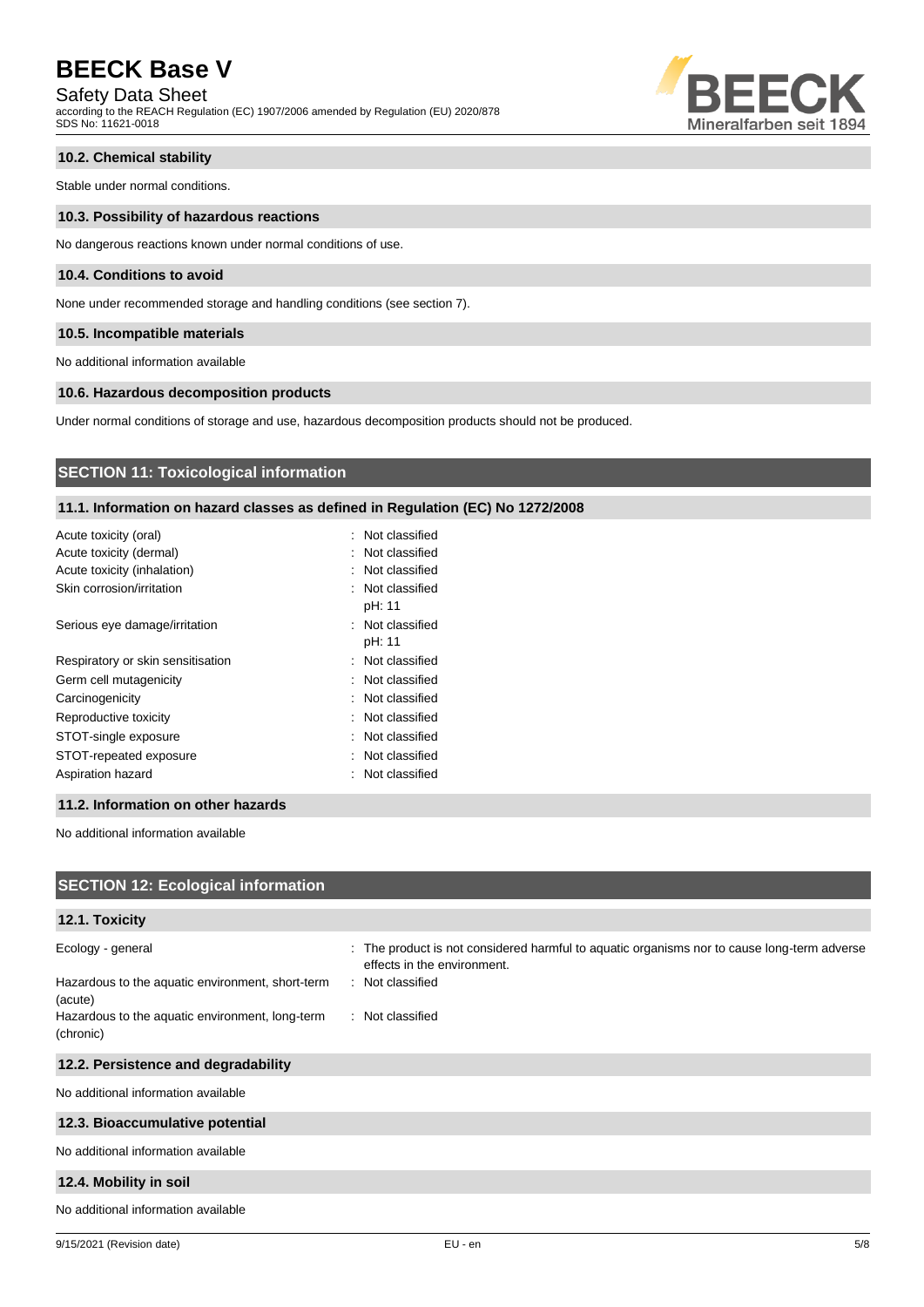### Safety Data Sheet

according to the REACH Regulation (EC) 1907/2006 amended by Regulation (EU) 2020/878 SDS No: 11621-0018



### **12.5. Results of PBT and vPvB assessment**

No additional information available

### **12.6. Endocrine disrupting properties**

No additional information available

### **12.7. Other adverse effects**

No additional information available

### **SECTION 13: Disposal considerations**

### **13.1. Waste treatment methods**

Waste treatment methods : Dispose of contents/container in accordance with licensed collector's sorting instructions.

European List of Waste (LoW) code : 08 01 12 - waste paint and varnish other than those mentioned in 08 01 11

### **SECTION 14: Transport information**

### In accordance with ADR / IMDG / IATA / ADN / RID

| <b>ADR</b>                             | <b>IMDG</b>   | <b>IATA</b>   | <b>ADN</b>    | <b>RID</b>    |
|----------------------------------------|---------------|---------------|---------------|---------------|
| 14.1. UN number or ID number           |               |               |               |               |
| Not regulated                          | Not regulated | Not regulated | Not regulated | Not regulated |
| 14.2. UN proper shipping name          |               |               |               |               |
| Not regulated                          | Not regulated | Not regulated | Not regulated | Not regulated |
| 14.3. Transport hazard class(es)       |               |               |               |               |
| Not regulated                          | Not regulated | Not regulated | Not regulated | Not regulated |
| 14.4. Packing group                    |               |               |               |               |
| Not regulated                          | Not regulated | Not regulated | Not regulated | Not regulated |
| 14.5. Environmental hazards            |               |               |               |               |
| Not regulated                          | Not regulated | Not regulated | Not regulated | Not regulated |
| No supplementary information available |               |               |               |               |

#### **14.6. Special precautions for user**

**Overland transport**

Not regulated

## **Transport by sea**

Not regulated

**Air transport** Not regulated

### **Inland waterway transport** Not regulated

**Rail transport**

Not regulated

### **14.7. Maritime transport in bulk according to IMO instruments**

Not applicable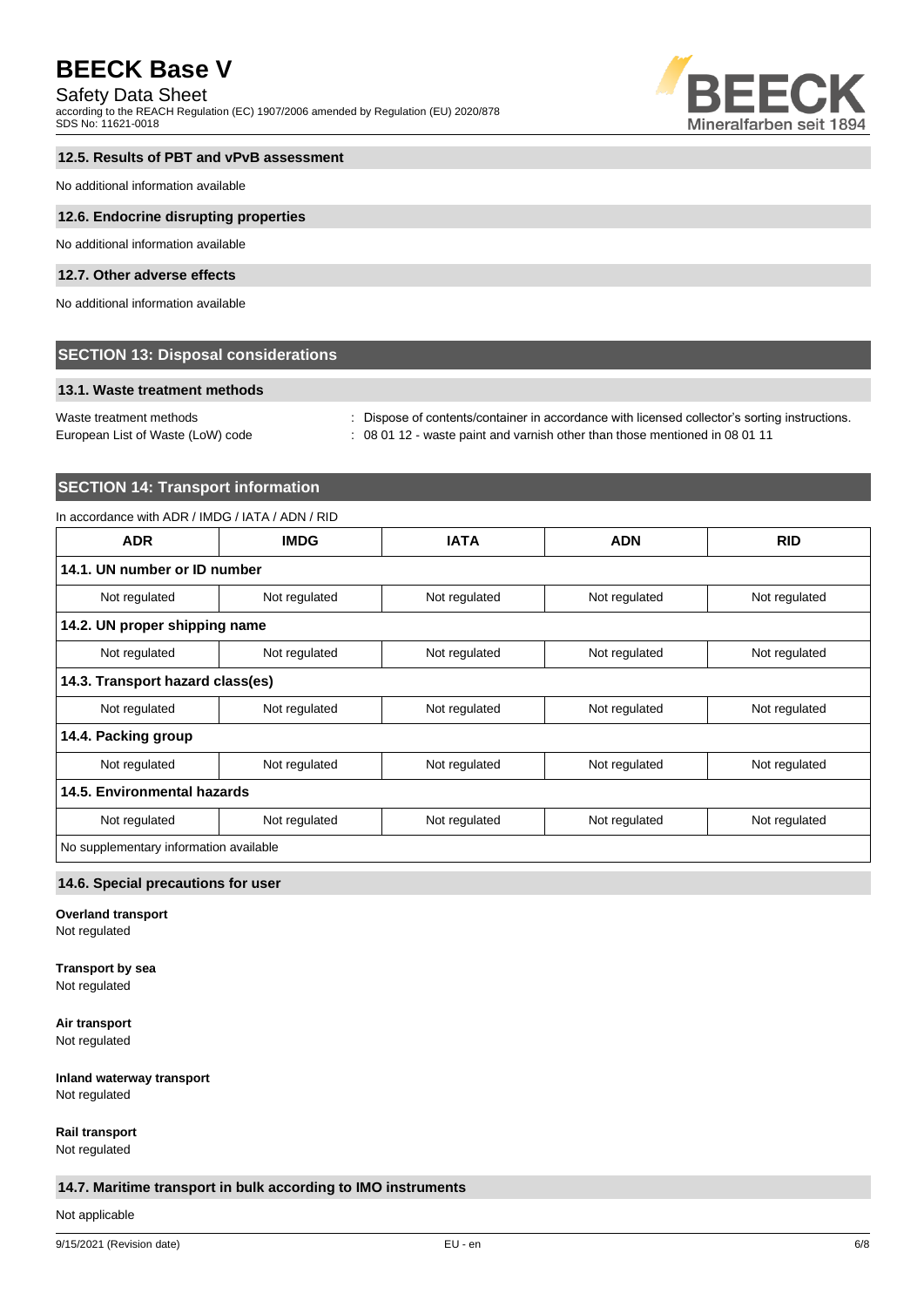Safety Data Sheet

according to the REACH Regulation (EC) 1907/2006 amended by Regulation (EU) 2020/878 SDS No: 11621-0018



### **SECTION 15: Regulatory information**

**15.1. Safety, health and environmental regulations/legislation specific for the substance or mixture**

### **15.1.1. EU-Regulations**

Contains no REACH substances with Annex XVII restrictions

Contains no substance on the REACH candidate list

Contains no REACH Annex XIV substances

Contains no substance subject to Regulation (EU) No 649/2012 of the European Parliament and of the Council of 4 July 2012 concerning the export and import of hazardous chemicals.

Contains no substance subject to Regulation (EU) No 2019/1021 of the European Parliament and of the Council of 20 June 2019 on persistent organic pollutants

Contains no substance subject to Regulation (EU) 2019/1148 of the European Parliament and of the Council of 20 June 2019 on the marketing and use of explosives precursors.

VOC content  $\qquad \qquad : \qquad < 2 \text{ g/l}$ 

### **15.1.2. National regulations**

No additional information available

### **15.2. Chemical safety assessment**

No chemical safety assessment has been carried out

### **SECTION 16: Other information**

| Abbreviations and acronyms: |                                                                                                 |  |
|-----------------------------|-------------------------------------------------------------------------------------------------|--|
| <b>ADN</b>                  | European Agreement concerning the International Carriage of Dangerous Goods by Inland Waterways |  |
| <b>ADR</b>                  | European Agreement concerning the International Carriage of Dangerous Goods by Road             |  |
| <b>ATE</b>                  | <b>Acute Toxicity Estimate</b>                                                                  |  |
| <b>BCF</b>                  | <b>Bioconcentration factor</b>                                                                  |  |
| <b>BLV</b>                  | Biological limit value                                                                          |  |
| <b>BOD</b>                  | Biochemical oxygen demand (BOD)                                                                 |  |
| COD                         | Chemical oxygen demand (COD)                                                                    |  |
| <b>DMEL</b>                 | <b>Derived Minimal Effect level</b>                                                             |  |
| <b>DNEL</b>                 | Derived-No Effect Level                                                                         |  |
| EC-No.                      | European Community number                                                                       |  |
| <b>EC50</b>                 | Median effective concentration                                                                  |  |
| EN                          | European Standard                                                                               |  |
| <b>IARC</b>                 | International Agency for Research on Cancer                                                     |  |
| <b>IATA</b>                 | International Air Transport Association                                                         |  |
| <b>IMDG</b>                 | International Maritime Dangerous Goods                                                          |  |
| <b>LC50</b>                 | Median lethal concentration                                                                     |  |
| LD50                        | Median lethal dose                                                                              |  |
| LOAEL                       | Lowest Observed Adverse Effect Level                                                            |  |
| <b>NOAEC</b>                | No-Observed Adverse Effect Concentration                                                        |  |
| <b>NOAEL</b>                | No-Observed Adverse Effect Level                                                                |  |
| <b>NOEC</b>                 | No-Observed Effect Concentration                                                                |  |
| <b>OECD</b>                 | Organisation for Economic Co-operation and Development                                          |  |